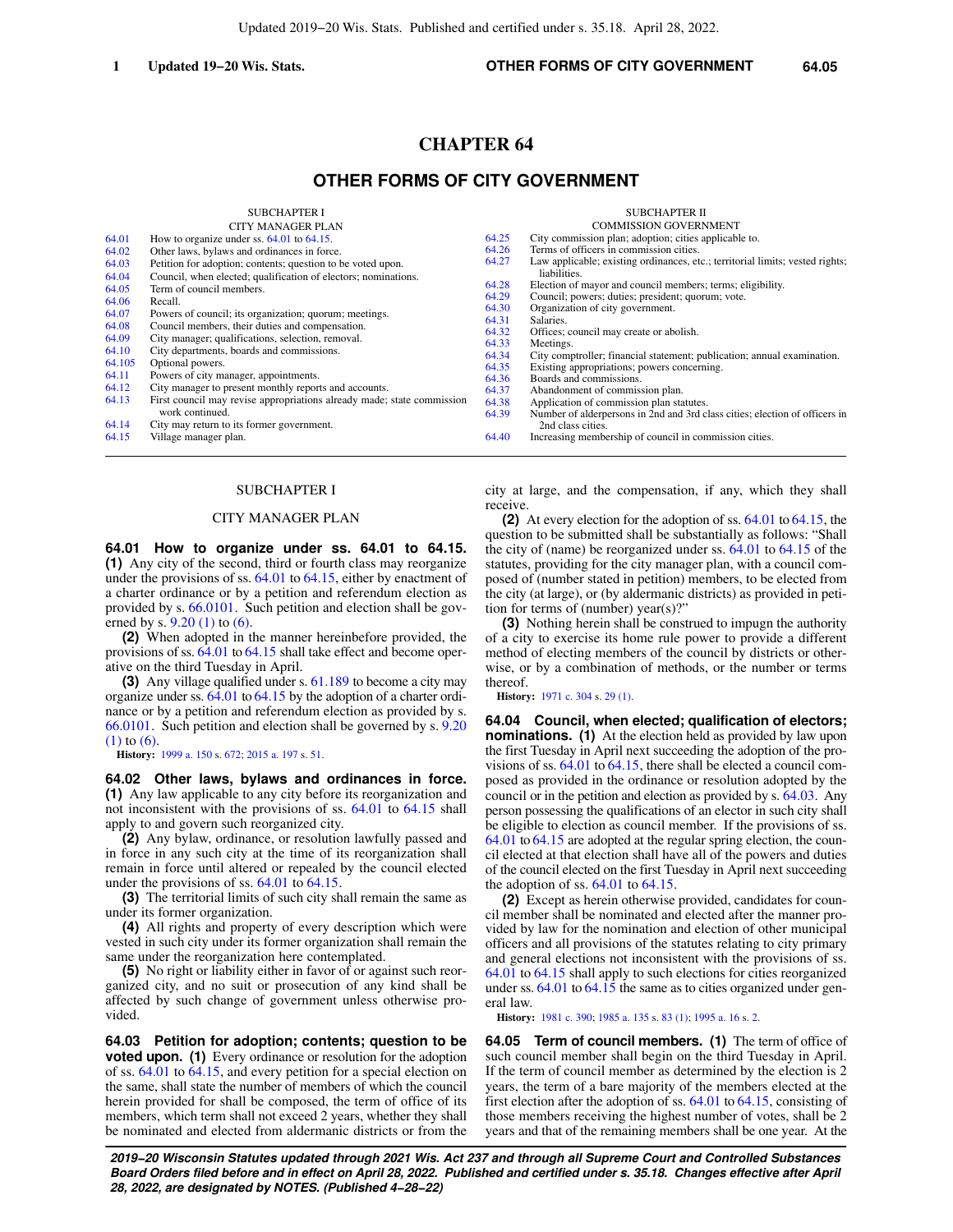## **64.05 OTHER FORMS OF CITY GOVERNMENT Updated 19−20 Wis. Stats. 2**

expiration of the terms of office of the council members, successors shall be elected for the full term.

**(2)** A vacancy in the office of council member shall be filled as provided in s. [17.23 \(1\) \(am\).](https://docs-preview.legis.wisconsin.gov/document/statutes/17.23(1)(am))

**History:** [1985 a. 135](https://docs-preview.legis.wisconsin.gov/document/acts/1985/135) s. [83 \(1\)](https://docs-preview.legis.wisconsin.gov/document/acts/1985/135,%20s.%2083), (2); [2019 a. 164;](https://docs-preview.legis.wisconsin.gov/document/acts/2019/164) [2021 a. 240](https://docs-preview.legis.wisconsin.gov/document/acts/2021/240) s. [29](https://docs-preview.legis.wisconsin.gov/document/acts/2021/240,%20s.%2029).

**64.06 Recall.** Any council member may be recalled from office in accordance with the provisions of s. [9.10](https://docs-preview.legis.wisconsin.gov/document/statutes/9.10). This method of removal shall be in addition to the other methods provided by law.

**History:** [1985 a. 135](https://docs-preview.legis.wisconsin.gov/document/acts/1985/135) s. [83 \(1\)](https://docs-preview.legis.wisconsin.gov/document/acts/1985/135,%20s.%2083).

**64.07 Powers of council; its organization; quorum; meetings.** (1) The council shall possess and exercise all legislative and general ordinance powers imposed and conferred by general law or special charter upon the mayor and common council and the various boards and commissions not inconsistent with ss. [64.01](https://docs-preview.legis.wisconsin.gov/document/statutes/64.01) to [64.15](https://docs-preview.legis.wisconsin.gov/document/statutes/64.15), and in force in such city at the time of its reorganization and such additional powers as are hereinafter imposed and conferred, but such council shall not have the power to enact special executive or administrative orders, it being the intent of ss. [64.01](https://docs-preview.legis.wisconsin.gov/document/statutes/64.01) to [64.15](https://docs-preview.legis.wisconsin.gov/document/statutes/64.15) to separate the legislative and executive powers of city government.

**(2)** At its first meeting the city council shall select by majority vote one of its members to act as president. The president shall be the presiding officer of the council and shall have a vote but shall have no veto power.

**(3)** A majority of the members of the council shall constitute a quorum, and a majority vote of all the members of the council shall be necessary to adopt any ordinance or resolution.

**(4)** The ayes and noes shall be called and recorded on the vote upon every ordinance and resolution.

**(5)** The council shall provide by ordinance for the time of holding regular meetings and special meetings shall be called by the president or by any 2 council members or by the city manager.

**(6)** All meetings of the council or of any committee thereof, whether regular or special, shall be open to the public. **History:** [1985 a. 135](https://docs-preview.legis.wisconsin.gov/document/acts/1985/135) s. [83 \(2\)](https://docs-preview.legis.wisconsin.gov/document/acts/1985/135,%20s.%2083).

**64.08 Council members, their duties and compensation.** The council members shall devote such time to the duties of their office as the interests and general welfare of the city demand and shall receive such compensation as determined in the petition, ordinance or resolution provided for in s. [64.03.](https://docs-preview.legis.wisconsin.gov/document/statutes/64.03) The council shall have power by ordinance to fix the salary of their successors in office.

**History:** [1985 a. 135](https://docs-preview.legis.wisconsin.gov/document/acts/1985/135) s. [83 \(2\)](https://docs-preview.legis.wisconsin.gov/document/acts/1985/135,%20s.%2083).

**64.09 City manager; qualifications, selection, removal. (1)** The council first elected after the reorganization of a city under the provisions of ss. [64.01](https://docs-preview.legis.wisconsin.gov/document/statutes/64.01) to [64.15](https://docs-preview.legis.wisconsin.gov/document/statutes/64.15) shall as soon after the reorganization as possible engage for an indefinite term a city manager who shall have charge of the executive side of the city government and who shall be responsible for the efficiency of its administration.

**(2)** The city manager shall be elected purely on merit. In electing the city manager the council shall give due regard to training, experience, executive and administrative ability, and efficiency and general qualifications and fitness for performing the duties of the office, and no person shall be eligible to the office of city manager who is not by training, experience, ability, and efficiency well qualified and generally fit to perform the duties of such office. No weight or consideration shall be given by the council to nationality, political, or religious affiliations, or to any other considerations except merit and direct qualifications for the office.

**(3)** Residence in the city or state shall not be a qualification for the office of city manager.

**(4)** The council may advertise for applicants in such newspapers, magazines, advertising agencies, employment bureaus or other advertising mediums and for such length of time as it shall deem necessary to secure applications from the available persons best qualified to fill such office.

**(5)** Except as provided in s. [19.36 \(7\)](https://docs-preview.legis.wisconsin.gov/document/statutes/19.36(7)), the applications, records, recommendations and qualifications of all applicants for the office of city manager shall be immediately placed and thereafter kept on file and shall be matters of public record and open to the examination and inspection of the public at all reasonable times

**(6)** The salary of the city manager shall be fixed by the council.

**(7)** The council shall have the power to remove the city manager at any time that the city manager's conduct of the city administration becomes unsatisfactory and to engage a successor after the manner prescribed in this section, but such city manager shall serve until a successor is elected and qualifies.

**(8)** Before the council shall remove the city manager for any cause other than willful neglect of duty, malfeasance, or misfeasance in office, it shall give such city manager at least 60 days' notice of its contemplated action and in all cases shall present in writing a statement of the specific grounds or reasons for such removal and shall give such city manager an opportunity to be heard in regard thereto. Such statement of reasons shall be immediately placed and thereafter kept on file and shall be matter of public record open to the examination and inspection of the public at all reasonable times, and such hearing shall be a public hearing.

**(9)** The action of the council in removing the city manager shall be final.

**(10)** In case of vacancy in the office of city manager by reason of removal, resignation or other cause the council may elect an acting city manager for a period of not exceeding 6 months to fill the vacancy while considering the selection of a city manager. Provided, if the council is unable within such 6 months' period to secure a qualified city manager specified in this section it may by a majority vote of its members present at any regular meeting extend the employment of such acting city manager or elect another acting city manager for an additional 6 months. The acting city manager shall have all the powers and perform all the functions of city manager. The acting city manager may be removed by the council without cause or regard to sub. [\(8\)](https://docs-preview.legis.wisconsin.gov/document/statutes/64.09(8)) and such removal shall be final.

**History:** [1991 a. 269,](https://docs-preview.legis.wisconsin.gov/document/acts/1991/269) [316.](https://docs-preview.legis.wisconsin.gov/document/acts/1991/316)

**64.10 City departments, boards and commissions. (1)** The council shall upon the report and recommendation of the city manager have the power to create general departments of city administration. The report and recommendations of the city manager showing the necessity or desirability of creating such departments shall be placed on file and shall be matters of public record, open to the examination and inspection of the public at all reasonable times.

**(2)** All administrative boards and commissions existing in the city prior to its reorganization shall continue to exist after its reorganization under this subchapter until abolished, altered or reorganized by ordinance of the council. The council may, upon receipt of the report and recommendation of the city manager, alter, reorganize or abolish by ordinance any administrative board or commission except the board of police and fire commissioners. **History:** [1985 a. 225.](https://docs-preview.legis.wisconsin.gov/document/acts/1985/225)

**64.105 Optional powers.** Any city or village which has determined by ordinance or petition and referendum to operate under the city manager form of government may by charter ordinance allocate powers to the council, president of the council and city manager in a manner other than provided by this chapter.

**64.11 Powers of city manager, appointments. (1)** The city manager shall be the chief executive officer of the city and head of the city administration and shall possess and exercise all the executive and general administrative powers imposed and conferred by general law or special charter upon the mayor and common council and upon the various boards, commissions and officers and in force in such city at the time of its reorganization under ss. [64.01](https://docs-preview.legis.wisconsin.gov/document/statutes/64.01) to [64.15,](https://docs-preview.legis.wisconsin.gov/document/statutes/64.15) and such additional powers as are herein imposed and conferred.

**(2)** The city manager shall have the power to create minor administrative offices and positions and to discontinue such offices and positions according to the city manager's judgment of the needs of the city.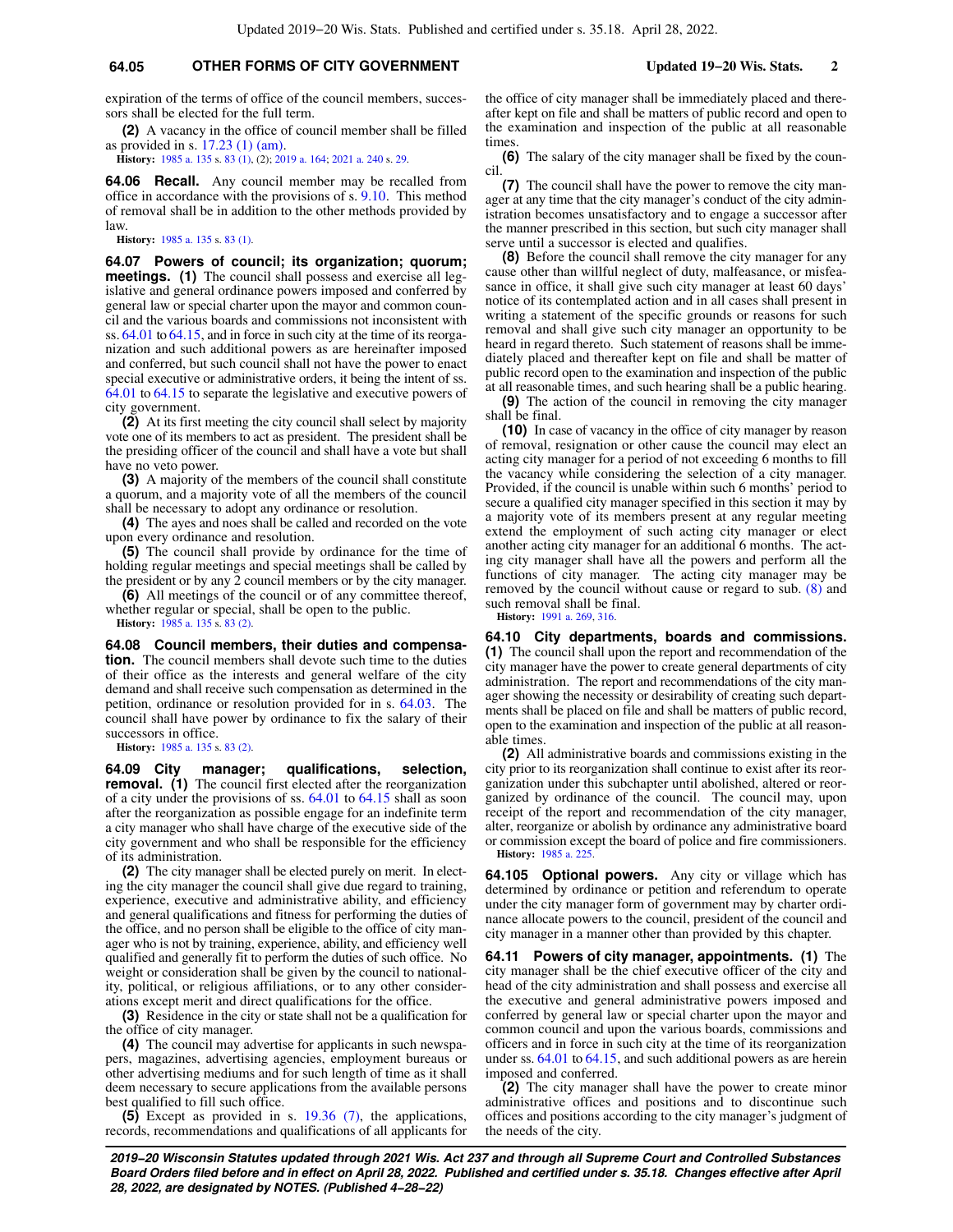## **(3)** The city manager shall have the power to appoint all heads of departments, all subordinate city officials and all city employees and to remove such appointees at any time their services or the conduct of their offices becomes unsatisfactory to the city manager. This subsection shall not be construed as depriving the board of fire and police commissioners or the chiefs of fire or police departments of any city of all the powers conferred by s. [62.13.](https://docs-preview.legis.wisconsin.gov/document/statutes/62.13)

**(4)** No head of a department, city official, or city employee shall be appointed for a fixed term, but during good behavior and satisfactory service.

**(5)** All appointments shall be purely on merit and with a view to securing the best available appointee for the place. Due consideration shall be given to training, experience, ability, and general qualifications and fitness for performing the duties of the office and no weight or consideration shall be given to residence, nationality, or to political or religious affiliations.

**(6)** Residence in the city or state shall not be a qualification for any such appointment.

**(7)** Except as provided in s. [19.36 \(7\)](https://docs-preview.legis.wisconsin.gov/document/statutes/19.36(7)), the applications, records, recommendations and qualifications of all applicants shall be immediately placed and thereafter kept on file and shall be matters of public record subject to the examination and inspection of the public at all reasonable times.

**(8)** In the event that such a city has established under the provisions of s. [66.0509](https://docs-preview.legis.wisconsin.gov/document/statutes/66.0509) a civil service system, then the powers and duties of the city manager as provided in this section shall be limited and governed by such rules and regulations as may be promulgated under such civil service system.

**History:** [1991 a. 269](https://docs-preview.legis.wisconsin.gov/document/acts/1991/269), [316](https://docs-preview.legis.wisconsin.gov/document/acts/1991/316); [1999 a. 150](https://docs-preview.legis.wisconsin.gov/document/acts/1999/150) s. [672.](https://docs-preview.legis.wisconsin.gov/document/acts/1999/150,%20s.%20672)

**64.12 City manager to present monthly reports and accounts.** (1) The city manager shall each month prepare and present to the council a summarized statement of the income and expenditures of the city for the preceding month arranged in standard form and detailed as to appropriations, funds, and character of expenditures.

**(2)** Such summaries shall be accompanied by a general account balance sheet, a capital account balance sheet, a statement of current assets and liabilities, a statement of funded assets and liabilities, and a consolidated financial statement showing the exact financial condition of the city at the end of such month. The city manager shall also prepare and present to the council such other detailed schedules and statements of account as the council may by ordinance require.

**(3)** All such summaries, schedules, and statements, together with a summary of the acts and proceedings of the common council for such month, shall be published in pamphlet form and copies thereof shall be furnished to all the newspapers and libraries of the city and to all persons who shall apply therefor.

**(4)** At the end of each fiscal year the council shall cause a full and complete examination of all the books and accounts of the city to be made by competent certified public accountants licensed or certified under ch. [442](https://docs-preview.legis.wisconsin.gov/document/statutes/ch.%20442) who shall report in full to the council. The summaries of such audits shall be presented and furnished to all newspapers and libraries of the city and to such other persons as shall apply therefor.

**History:** [2001 a. 16.](https://docs-preview.legis.wisconsin.gov/document/acts/2001/16)

**64.13 First council may revise appropriations already made; state commission work continued. (1)** If at the beginning of the term of office of the first council elected under ss. [64.01](https://docs-preview.legis.wisconsin.gov/document/statutes/64.01) to [64.15](https://docs-preview.legis.wisconsin.gov/document/statutes/64.15) the appropriations for the expenditures of the city government for the current fiscal year have been made, the council shall have power by ordinance to revise, repeal, or change such appropriations and to make additional appropriations.

**(2)** Any city work done under the direction of commissions appointed by the state shall continue to be done in the manner prescribed by law prior to the reorganization of such city under ss. [64.01](https://docs-preview.legis.wisconsin.gov/document/statutes/64.01) to [64.15](https://docs-preview.legis.wisconsin.gov/document/statutes/64.15).

**64.14 City may return to its former government.** Any city which shall have adopted the provisions of ss. [64.01](https://docs-preview.legis.wisconsin.gov/document/statutes/64.01) to [64.15](https://docs-preview.legis.wisconsin.gov/document/statutes/64.15) may abandon the same and reorganize under the provisions of ch.

## **3 Updated 19−20 Wis. Stats. OTHER FORMS OF CITY GOVERNMENT 64.29**

[62](https://docs-preview.legis.wisconsin.gov/document/statutes/ch.%2062) or ss. [64.25](https://docs-preview.legis.wisconsin.gov/document/statutes/64.25) to [64.40,](https://docs-preview.legis.wisconsin.gov/document/statutes/64.40) or under a home rule charter by proceeding in accordance with the provisions of s. [64.01](https://docs-preview.legis.wisconsin.gov/document/statutes/64.01).

**64.15 Village manager plan.** The provisions of ss. [64.01](https://docs-preview.legis.wisconsin.gov/document/statutes/64.01) to [64.14](https://docs-preview.legis.wisconsin.gov/document/statutes/64.14) shall also apply to villages, and such plan shall be known in villages as the village manager plan. Provided, however, that in villages adopting such plan, the council shall be composed of the board of trustees.

### SUBCHAPTER II

#### COMMISSION GOVERNMENT

**64.25 City commission plan; adoption; cities applicable to.** Any city of the second, third or fourth class may reorga-nize under the provisions of ss. [64.25](https://docs-preview.legis.wisconsin.gov/document/statutes/64.25) to [64.40](https://docs-preview.legis.wisconsin.gov/document/statutes/64.40), either by enactment of a charter ordinance or by a petition and referendum election as provided by s. [66.0101.](https://docs-preview.legis.wisconsin.gov/document/statutes/66.0101) Such petition and election shall be governed by s.  $9.20$  (1) to [\(6\)](https://docs-preview.legis.wisconsin.gov/document/statutes/9.20(6)). **History:** [1999 a. 150](https://docs-preview.legis.wisconsin.gov/document/acts/1999/150) s. [672](https://docs-preview.legis.wisconsin.gov/document/acts/1999/150,%20s.%20672).

**64.26 Terms of officers in commission cities.** The term of office of the mayor and alderpersons of any city so adopting the commission form of government shall end on the third Tuesday in April next succeeding the first municipal election held after such adoption.

**History:** [1993 a. 184;](https://docs-preview.legis.wisconsin.gov/document/acts/1993/184) [2011 a. 257.](https://docs-preview.legis.wisconsin.gov/document/acts/2011/257)

**64.27 Law applicable; existing ordinances, etc.; territorial limits; vested rights; liabilities. (1)** Any law applicable to any city before its reorganization and not inconsistent with the provisions of ss.  $64.25$  to  $64.40$ , shall apply to and govern such reorganized city.

**(2)** Any bylaw, ordinance or resolution lawfully passed and in force in any such city at the time of its reorganization shall remain in force until altered or repealed by the council elected under the provisions of ss. [64.25](https://docs-preview.legis.wisconsin.gov/document/statutes/64.25) to [64.40.](https://docs-preview.legis.wisconsin.gov/document/statutes/64.40)

**(3)** The territorial limits of such city shall remain the same as under its former organization.

**(4)** All rights and property of every description which were vested in such city under its former organization shall remain the same under the reorganization herein contemplated.

**(5)** No right or liability either in favor of or against such reorganized city, and no suit or prosecution of any kind, shall be affected by such change of government unless otherwise provided in ss. [64.25](https://docs-preview.legis.wisconsin.gov/document/statutes/64.25) to [64.40](https://docs-preview.legis.wisconsin.gov/document/statutes/64.40).

**64.28 Election of mayor and council members; terms; eligibility. (1)** At the election held, as provided by law, upon the first Tuesday in April next succeeding the adoption of the provisions of ss. [64.25](https://docs-preview.legis.wisconsin.gov/document/statutes/64.25) to [64.40,](https://docs-preview.legis.wisconsin.gov/document/statutes/64.40) there shall be elected a council consisting of a mayor and 2 other members. Any person possessing all the qualifications of an elector in such city other than the qualification of residence therein shall be eligible to election as mayor or other member of the council, but no person who holds a license for the sale of intoxicating liquors shall be eligible to any such office. Both the mayor and the council members shall be nominated and elected by the voters of the city at large.

**(2)** The term of mayor shall be 6 years, and the terms of the other members of the council elected at the first election after the adoption of ss. [64.25](https://docs-preview.legis.wisconsin.gov/document/statutes/64.25) to [64.40](https://docs-preview.legis.wisconsin.gov/document/statutes/64.40), shall be 2 and 4 years, respectively, and each term shall begin on the third Tuesday of April next succeeding the election. At the first meeting of the council after such election, the other 2 members of the council shall by lot determine who shall hold the long and who the short term. At the expiration of their respective terms, successors shall be elected whose terms of office shall be 6 years.

**(3)** In all cities of 15,000 or more population, the mayor and other members of the council, except council members elected pursuant to s. [64.39](https://docs-preview.legis.wisconsin.gov/document/statutes/64.39), shall devote their entire time to the performance of their official duties.

**History:** [1985 a. 135](https://docs-preview.legis.wisconsin.gov/document/acts/1985/135) s. [83 \(2\);](https://docs-preview.legis.wisconsin.gov/document/acts/1985/135,%20s.%2083) [1995 a. 16](https://docs-preview.legis.wisconsin.gov/document/acts/1995/16) s. [2](https://docs-preview.legis.wisconsin.gov/document/acts/1995/16,%20s.%202).

**64.29 Council; powers; duties; president; quorum; vote. (1)** If any city shall adopt the provisions of ss. [64.25](https://docs-preview.legis.wisconsin.gov/document/statutes/64.25) to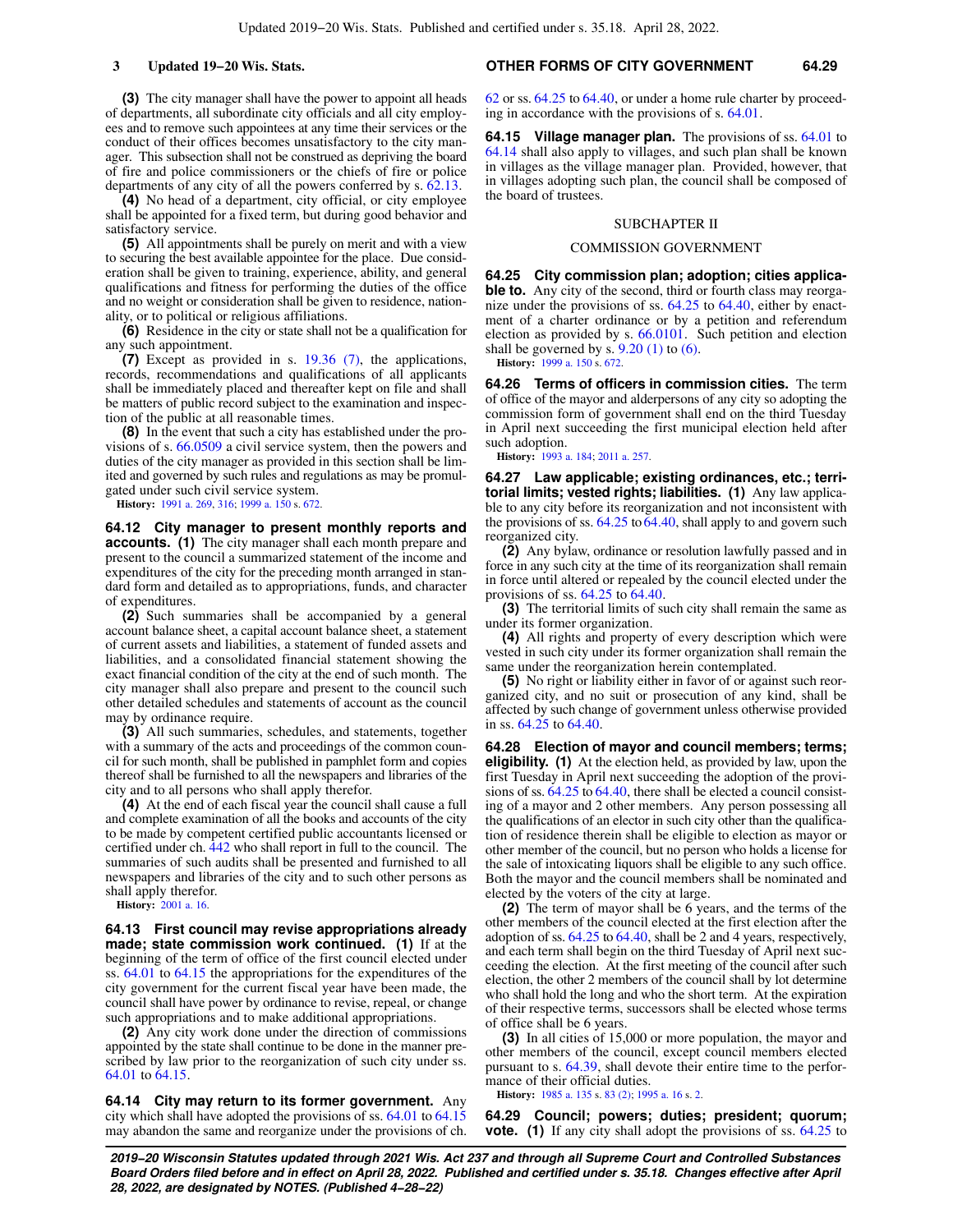## **64.29 OTHER FORMS OF CITY GOVERNMENT Updated 19−20 Wis. Stats. 4**

[64.40](https://docs-preview.legis.wisconsin.gov/document/statutes/64.40), all duties, liabilities, authority, powers and privileges theretofore imposed or conferred by general law or special charter upon the mayor and council of such city shall be deemed to be conferred and imposed upon the mayor and the council members provided for by ss. [64.25](https://docs-preview.legis.wisconsin.gov/document/statutes/64.25) to [64.40,](https://docs-preview.legis.wisconsin.gov/document/statutes/64.40) and all laws relating or referring to such mayor and council members in force at the time of the adoption of the provisions of ss. [64.25](https://docs-preview.legis.wisconsin.gov/document/statutes/64.25) to [64.40](https://docs-preview.legis.wisconsin.gov/document/statutes/64.40) shall apply to and be deemed to relate and refer to the mayor and council.

**(2)** The mayor shall be president of the council, and have a vote therein, but shall have no power of veto. On the first Tuesday in May following the reorganization of any city under ss. [64.25](https://docs-preview.legis.wisconsin.gov/document/statutes/64.25) to [64.40](https://docs-preview.legis.wisconsin.gov/document/statutes/64.40), and biennially thereafter, or whenever there shall be a vacancy in the office, the council shall elect one of its members vice mayor, who in the absence or disability of the mayor for any cause, shall perform all the duties thereof.

**(3)** A majority of the members of the council shall constitute a quorum, and a majority vote of the members of the council shall be necessary, and no more than a majority shall be required, to adopt any ordinance, resolution or motion, including all ordinances, resolutions and motions which under the aldermanic or any other system of city government requires a three−fourths vote for the adoption thereof.

**(4)** The ayes and nays shall be called and recorded upon every vote, and no vote shall be taken except upon a motion, a resolution or ordinance reduced to writing.

**(5)** All boards and commissions created and existing under laws heretofore in force in any such city shall continue to exist, and all powers, authority, jurisdiction and duties conferred and imposed upon such boards and commissions shall remain unaffected by ss. [64.25](https://docs-preview.legis.wisconsin.gov/document/statutes/64.25) to [64.40,](https://docs-preview.legis.wisconsin.gov/document/statutes/64.40) except that the mayor may not be a member of any such board or commission because of holding office as mayor.

**(6)** On the first Tuesday in May following the reorganization of any city as provided under this subchapter, and annually thereafter, the council shall select from among its members a person to act as a member of each of the city's boards and commissions. Each member selected shall have all the power and authority vested by law in any other member of the board or commission, and shall serve as a member thereof so long as he or she remains in office or until the council selects a successor.

**History:** [1979 c. 110](https://docs-preview.legis.wisconsin.gov/document/acts/1979/110); [1985 a. 135](https://docs-preview.legis.wisconsin.gov/document/acts/1985/135) s. [83 \(2\);](https://docs-preview.legis.wisconsin.gov/document/acts/1985/135,%20s.%2083) [1985 a. 225](https://docs-preview.legis.wisconsin.gov/document/acts/1985/225).

### **64.30 Organization of city government. (1)** The council may create any general department of city affairs, such as:

- (a) Public finance and accounts.
- (b) Public health, safety and sanitation.
- (c) Streets and public improvements.
- (d) Public property.
- (e) Public charities and corrections.

**(1m)** The council may designate one of its members as the head of a general department created under sub. [\(1\).](https://docs-preview.legis.wisconsin.gov/document/statutes/64.30(1)) A department head may be changed whenever it appears that the public service would be benefited thereby.

**(2)** At its first meeting, or as soon thereafter as possible, the council shall appoint, by a majority vote, a city clerk, a corporation counsel, a comptroller, a treasurer, a superintendent of streets, an assessor and such other officers and assistants as are necessary to the efficient conduct of the affairs of the city, and shall fix the terms of service and salaries of all such officers. Any member of the council in cities of the third and fourth classes may hold any office included within this subsection in addition to the office as a member of the council. The council in any such city may, by majority vote, appoint the mayor or any council member to any of such offices. The mayor or council member, serving under any such appointment, shall receive no compensation therefor and, as such appointee, shall be subject to all provisions of law applicable to any person holding such office.

**History:** [1985 a. 135](https://docs-preview.legis.wisconsin.gov/document/acts/1985/135); [1995 a. 225](https://docs-preview.legis.wisconsin.gov/document/acts/1995/225).

**64.31 Salaries. (2)** Cities which have not by ordinance established such salaries shall fix the salaries of council members and mayor at the earliest date legally possible.

**(4)** The council may at any regular meeting increase or decrease the salary of the members of the council, including the mayor, by an amount not to exceed 20 percent of the salary established prior to the commencement of the term to which such increase or decrease is applicable.

**History:** [1985 a. 135](https://docs-preview.legis.wisconsin.gov/document/acts/1985/135) s. [83 \(2\);](https://docs-preview.legis.wisconsin.gov/document/acts/1985/135,%20s.%2083) [2009 a. 177](https://docs-preview.legis.wisconsin.gov/document/acts/2009/177).

**64.32 Offices; council may create or abolish.** The council may from time to time create and fill offices and fix the term of service and salaries other than those described in s. [64.31](https://docs-preview.legis.wisconsin.gov/document/statutes/64.31) and discontinue any office so created or any office included within s. [64.30](https://docs-preview.legis.wisconsin.gov/document/statutes/64.30) according to their judgment of the needs of the city.

**64.33 Meetings. (1)** The council shall provide by ordinance for the time of holding regular meetings, and special meetings may be called by the mayor or by the 2 council members.

**(2)** The meetings of the council or of any committee thereof whether regular or special, to which any person not a city officer is admitted shall be open to the public.

**History:** [1985 a. 135](https://docs-preview.legis.wisconsin.gov/document/acts/1985/135) s. [83 \(2\).](https://docs-preview.legis.wisconsin.gov/document/acts/1985/135,%20s.%2083)

**64.34 City comptroller; financial statement; publication; annual examination. (1)** The city comptroller shall each month prepare and present to the council a summary statement of the revenues and expenses of the city for the preceding month, detailed as to appropriations and funds, and arranged in standard form, together with a balance sheet statement of the current assets and current liabilities of such city at the close of such month. These summaries shall be accompanied by such detailed schedules as the council may by ordinance require. The full detailed acts and proceedings of the council at every general or special meeting thereof, including the full text of all reports filed and presented at such meeting, shall be published as a class 1 notice, under ch. [985](https://docs-preview.legis.wisconsin.gov/document/statutes/ch.%20985), subsequent to the day of each such council meeting; and in the months of January, April, July and October the council shall cause to be published as a class 1 notice, under ch. [985,](https://docs-preview.legis.wisconsin.gov/document/statutes/ch.%20985) detailed schedules of the receipts and disbursements of moneys for the 3 calendar months next preceding the month of such publication. The compensation to be paid for such publications shall not exceed the rate provided by law for the publication of legal notices.

**(2)** At the end of each year the council shall cause a full and complete examination of all of the books and accounts of the city to be made by competent certified public accountants licensed or certified under ch. [442,](https://docs-preview.legis.wisconsin.gov/document/statutes/ch.%20442) who shall report in full thereon to the council. Copies of such reports shall be furnished by the council to all newspapers of the city and to all persons who shall apply therefor.

**History:** [2001 a. 16](https://docs-preview.legis.wisconsin.gov/document/acts/2001/16).

**64.35 Existing appropriations; powers concerning.** If, at the beginning of the term of office of the first council elected under ss. [64.25](https://docs-preview.legis.wisconsin.gov/document/statutes/64.25) to [64.40,](https://docs-preview.legis.wisconsin.gov/document/statutes/64.40) the appropriation for the expenditures of the city government for the current fiscal year have been made, the council shall have power by ordinance to revise, repeal or change such appropriations and to make additional appropriations.

**64.36 Boards and commissions. (1)** The board of public works shall continue as constituted, or it shall be composed of such city officers as the council shall designate, or the council may act as a board of public works, or the board may be dispensed with and the functions thereof exercised by the council, as may be provided by ordinance.

**(2)** Any other board or commission, except the board of police and fire commissioners, may be dispensed with or the number of members thereof be changed by a vote of the people held in the manner provided by s. [9.20,](https://docs-preview.legis.wisconsin.gov/document/statutes/9.20) and in case of discontinuance the powers and duties of any such board or commission, shall be exercised and performed by the council. Unless the board of public works shall be dispensed with or changed by ordinance, or other boards or commissions shall be dispensed with by such vote of the people, they shall continue to have and perform the same powers and functions that they possessed and exercised at the time when the city adopted the commission form of government, and shall